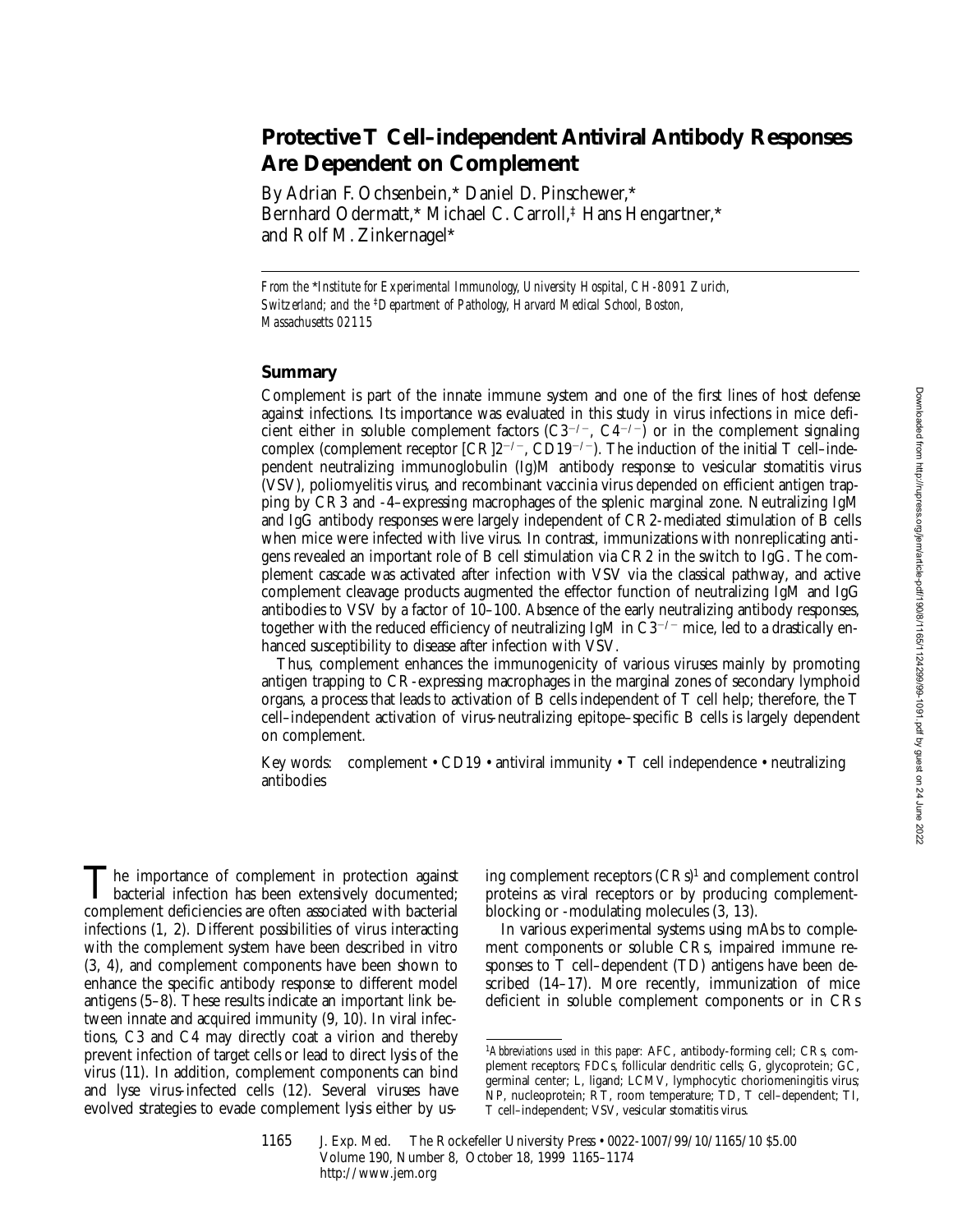with low doses of different model antigens have confirmed these observations (1, 18–20). For example, C3d coupled to hen egg lysozyme (HEL) is 1,000–10,000-fold more immunogenic than HEL alone (21). Two mechanisms to explain the increase in immunogenicity have been proposed. First, opsonization of the antigen by complement enhances the targeting of antigen to follicular dendritic cells (FDCs), which express CD35 (CR1) and CD21 (CR2), leading to more efficient antigen presentation to B cells and germinal center (GC) formation (22, 23). Second, a direct enhancement of B cell receptor signal transduction has been proposed, a concept called "dual antigen recognition" (6, 8): CR2 is expressed on B cells and forms a complex with CD19 and TAPA-1 (target of antiproliferative antibody 1); however, CR2 does not possess an intracellular domain and therefore, after binding of C3b and C3d, CR2 probably signals via CD19. As a consequence, active cleavage products of C3 bound to antigen induce the cross-linking of the B cell receptor with the coreceptor complex and lower the threshold for B cell activation. Mice deficient in soluble complement components or in CR1 and CR2 are able to initiate GC formation after immunization, but these GCs are reduced in number and size (18, 19). Antigen concentration on FDCs is drastically reduced in CD21/CD35-deficient mice. In addition, as CD21– CD21L (ligand) interaction has been shown to provide signals for GC B cells to become memory B cells (24), a reduction in antigen persistence on FDCs and a decrease in GC B cell survival may influence long-term B cell memory, although this has not yet been formally demonstrated.

The role of complement components in the initiation of a protective neutralizing antibody response to viral infections in vivo has remained largely unexplored. We therefore studied the interaction of various cytopathic and noncytopathic viruses with the complement system using the recently generated mice deficient in the central complement component of both activation pathways  $(C3^{-/-}$ ; reference 1), deficient in a component of the classical pathway  $(C4^{-/-}$ ; reference 20), or with defects in the receptor signaling complex (CD19<sup>-/-</sup>, reference 25; CR2<sup>-/-</sup>, reference 18). It is noteworthy that murine CR1 and CR2 are alternative transcripts of the CR2 gene. Therefore, inactivation of the CR2 gene in  $CR2^{-/-}$  mice led to a deficiency in both CR1 and CR2 (18).

Many bacteria and viruses activate B cells independent of Th cells. They can be divided into two groups (26): T cell– independent type 1 (TI-1) antigens activate B cells without the need of second signals, either in a polyclonal (prototype LPS) or antigen-specific fashion (several viruses such as vesicular stomatitis virus [VSV]; reference 27); in contrast, TI-2 antigens need residual noncognate T cell help for activation of B cells (i.e., bacterial polysaccharides, poliomyelitis virus, recombinant vaccinia virus). We analyzed infection of mice with VSV, a close relative of rabies virus and a member of the *Rhabdoviridae* (28, 29). VSV is in mice a largely neurotropic, highly cytopathic virus that causes paralysis and death if it reaches neuronal tissues (28, 30). Recovery from primary infection and resistance against reinfection depends virtually exclusively on neutralizing

antibodies and not on cytotoxic T cells (31). As for infections with many cytopathic viruses (e.g., polio, influenza, and rhabdoviruses), recovery from infection is crucially determined by initial distribution of the virus after systemic spread and early protective defense mechanisms during the first few hours after infection (28).

## **Materials and Methods**

*Mice.* The generation of  $C3^{-/-}$ ,  $C4^{-/-}$ ,  $C72^{-/-}$ , and  $CD19^{-/-}$  mice has been described previously (1, 18, 20, 25). C57BL/6 and 129Sv mice were purchased from the Institute for Laboratory Animals (Veterinary Hospital, Zurich, Switzerland). C57BL/6 and  $(C57BL/6 \times 129Sv)F1$  were used as controls. Experiments were done in a conventional mouse house facility, and mice were used at 6–12 wk of age.

*Virus and Measurement of VSV Titers.* VSV Indiana (VSV-IND; Mudd-Summers isolate) and VSV New Jersey (VSV-NJ; Pringle isolate) were originally received from Dr. D. Kolakovsky (University of Geneva, Switzerland) and were grown on BHK21 cells. Lymphocytic choriomeningitis virus (LCMV)-WE was originally obtained from Dr. F. Lehmann Grube (Heinrich Pette Institute, Hamburg, Germany) and was propagated on L929 fibroblast cells. Poliovirus stock solutions of serotype II were obtained from the Swiss Serum and Vaccine Institute (Bern, Switzerland). Inactivated poliovirus vaccine containing all three major serotypes (Salk) was purchased from BERNA, Switzerland. Recombinant baculoviruses expressing the glycoprotein of VSV (VSV G) and the nucleoprotein of LCMV (LCMV NP) were gifts from Dr. D.H.L. Bishop (NERC Institute of Virology, Oxford, UK). They were derived from nuclear polyhedrosis virus and were grown at 28°C in *Spodoptera frugiperda* cells in spinner cultures (32).

VSV titers in different organs were analyzed by a plaque-forming assay. 1:10 serial dilutions of organ homogenates were incubated on a vero cell monolayer in 24-well plates for 1 h at  $37^{\circ}$ C in an atmosphere with 5%  $CO<sub>2</sub>$ . Overlay with methylcellulose, incubation, and staining of plaques was similarly done as described for the neutralization assay.

*VSV and Poliomyelitis Virus Neutralization Assay.* Serum of immunized mice was prediluted 40-fold in MEM containing 2% FCS. Serial twofold dilutions were mixed with equal volumes of VSV (500 pfu/ml) and incubated for 90 min at  $37^{\circ}$ C in an atmosphere with 5%  $CO<sub>2</sub>$ . 100  $\mu$ l of the serum–virus mixture was transferred onto vero cell monolayers in 96-well plates and incubated for 1 h at 37 $^{\circ}$ C. The monolayers were overlaid with 100  $\mu$ l DMEM containing 1% methylcellulose and incubated for 24 h at 37°C. The overlay was flicked off, and the monolayer was fixed and stained with 0.5% crystal violet. The highest dilution of serum that reduced the number of plaques by 50% was taken as titer. To determine IgG titers, undiluted serum was pretreated with an equal volume of  $0.1$  mM  $\beta$ -ME in saline. Poliovirus neutralization assays were performed similarly, but samples were prediluted 1:20.

*LCMV NP–specific ELISA.* We used an ELISA with the following steps: (a) coating with baculovirus-derived LCMV NP (1  $\mu$ g/ml); (b) blocking with 2% BSA (Fluka AG) in PBS; (c) addition of 10-fold–prediluted sera, titrated 1:3 over 12 dilution steps; (d) detection with IgM- or IgG-specific horseradish peroxidase– labeled goat anti-mouse antibodies  $(0.5 \mu g/ml)$ ; Southern Biotechnology Associates, Inc.); and (e) addition of substrate ABTS (2.2'-azino-bis-[3-ethylbenzthiazoline-6-sulfonate]; Boehringer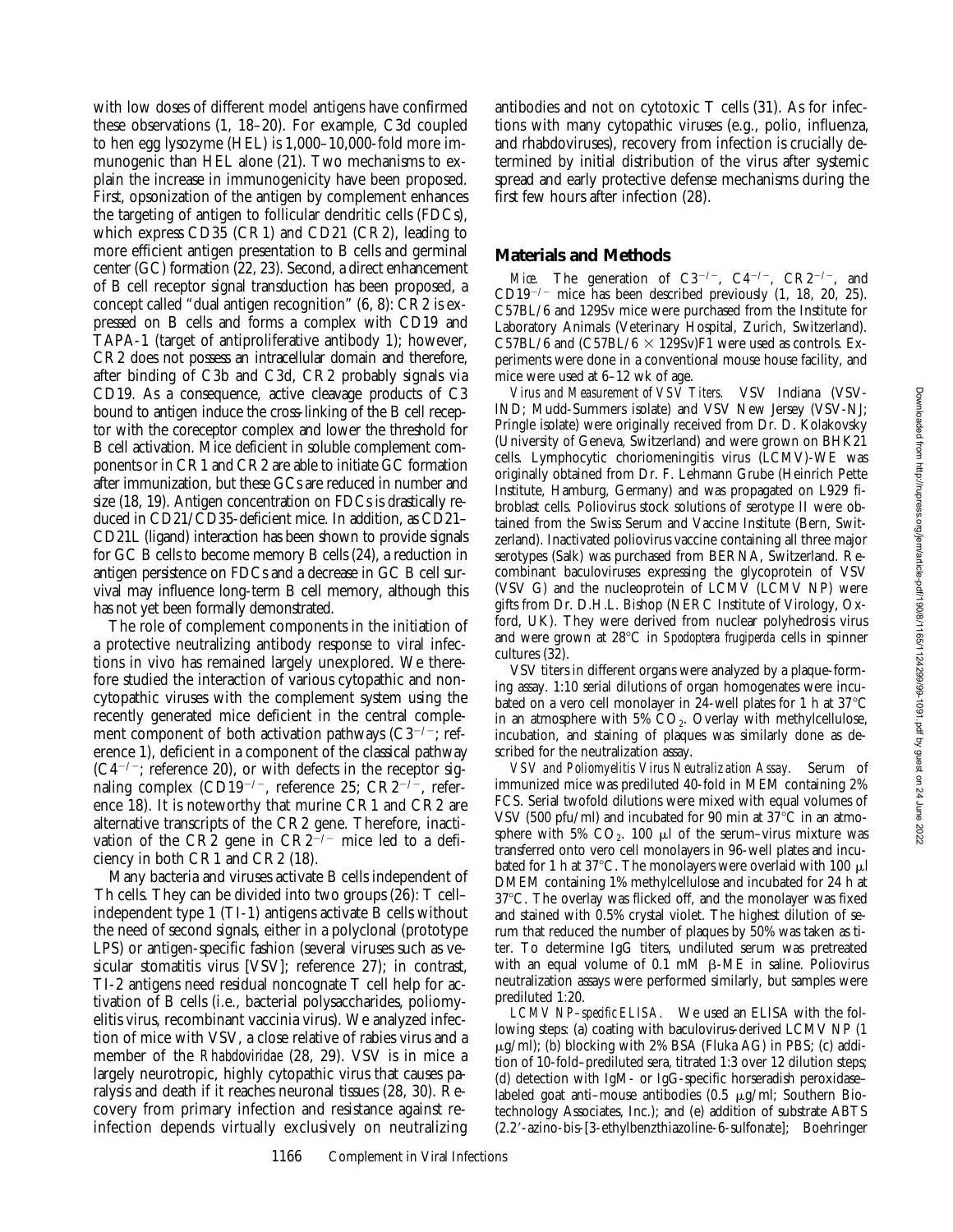Mannheim) and  $H_2O_2$  (Fluka AG). Plates were coated overnight at 48C; all other incubations were done for 60–90 min at room temperature (RT). Between incubations, plates were washed three times with PBS containing 0.05% Tween-20. OD was measured at 405 nm in an ELISA reader, and antibody titers were determined as the serum dilutions yielding an absorption of twice background levels.

*Enzyme-linked Immunospot Assay for VSV-specific Antibody-forming Cells.* Antibody-forming cell (AFC) frequencies were determined as described (33). In brief, 25 square-well polystyrene plates were coated with purified VSV-IND ( $\approx$ 10<sup>11</sup> pfu/ml). On the next day, plates were blocked with 2% BSA in PBS for 2 h. Titrated amounts of single-cell suspensions were added in 2% MEM and incubated for 5 h at 37°C. After washing with PBS– Tween, goat anti-mouse IgM or IgG antibody  $(2 \mu I/m!)$ ; EY Labs.) was added, and plates were incubated for 2 h at  $37^{\circ}$ C. After washing with PBS–Tween, alkaline phosphatase–labeled donkey anti-goat antibody (1 μg/ml; Jackson ImmunoResearch Labs, Inc.) was added, and plates were incubated overnight at RT. The next day, plates were washed, and the substrate solution (5-bromo-4-chloro-3-indolyl phosphate at 1  $\mu$ g/ml in 0.6% agarose) was added to develop blue color spots.

*In Vivo CD4<sup>+</sup> T Cell Depletion.* Mice were treated intraperitoneally on days 3 and 1 before infection with 1 mg of anti-CD4 mAb YTS191.1 (34). This treatment completely abrogates the switch from IgM to IgG and depletes  $CD4^+$  T helper cells to below detection level by FACS™ analysis (not shown).

*Immunohistochemistry.* Freshly removed organs were immersed in HBSS and snap frozen in liquid nitrogen.  $5-\mu m$ -thick tissue sections were cut in a cryostat, placed on siliconized glass slides, air dried, fixed with acetone for 10 min, and stored at  $-70^{\circ}$ C. For staining of cell differentiation markers, rehydrated sections were incubated with rat mAbs against marginal zone macrophages (ERTR-9; reference 35) and against marginal zone metallophils (MOMA-1; Biomedicals). Primary rat antibodies were revealed by sequential incubation with goat antibodies to rat Igs (Caltag Labs.) and alkaline phosphatase–labeled donkey antibodies to goat Igs (Jackson ImmunoResearch Labs., Inc.). Dilutions of secondary antibodies were made in TBS containing 5% normal mouse serum. Incubations were done at RT for 30 min; TBS was used for all washing steps. Alkaline phosphatase was visualized using naphthol AS-BI (6-bromo-2-hydroxy-3-naphtholic acid-2-methoxy anilide) phosphate and new fuchsin as substrate. Endogenous alkaline phosphatase was blocked by levamisole. Color reactions were performed at RT for 15 min with reagents from Sigma Chemical Co. Sections were counterstained with hemalum, and coverslips were mounted with glycerol and gelatin. Staining for VSV antigen was done as described (36).

#### **Results**

*A Role for Complement in IgG Antibody Responses against Nonreplicating Viral Antigens but Not against Replicating Virus.* Primary neutralizing antibody responses against VSV or recombinant VSV G protein and ELISA binding antibodies against LCMV NP were assayed (Fig. 1) in  $C3^{-/-}$ and control mice. The early (day 2–6) IgM response to VSV was completely TI-1; thereafter, VSV induced a rapid and strong TD neutralizing IgG response starting around day 6–7 after infection, reaching a plateau level after 3 wk (31). VSV G on the membranes of cells infected with a re-



**Figure 1.** Antibody responses to replicating and nonreplicating TI-1, TI-2, and TD viral antigens. C3<sup>-/-</sup> ( $\blacksquare$ ,  $\spadesuit$ ) and control mice ( $\square$ ,  $\square$ ) ([C57BL/6  $\times$  129Sv]F1 or C57BL/6) were immunized with (A) 2  $\times$  10<sup>6</sup> pfu live VSV i.v., (B)  $2 \times 10^8$  pfu VSV UV-inactivated i.v., (C)  $2 \times 10^6$ pfu Vacc VSV G, or (D) 10 µg baculovirus VSV G protein i.v. Neutralizing antibody titers were assessed at the time points indicated. In the experiment shown, three out of five  $C3^{-/-}$  mice died between day 8 and 12 after infection with VSV (Table I). Antibody titers in the dying mice were not different from those in surviving mice. After immunization with (E) 200 pfu LCMV-WE or (F) UV-inactivated purified LCMV-WE ( $\sim$ 20  $\mu$ g protein), LCMV NP-specific antibodies were determined in an ELISA on baculovirus-derived LCMV NP–coated plates. Titers are shown as dilutions leading to OD 405 nm twice over background. (G)  $C3^{-/-}$  and control mice were immunized every other day until day 12 with  $2 \times 10^8$  pfu UV-inactivated VSV, and neutralizing antibody titers were measured. (H)  $CR2^{-/-}$  and control mice were immunized once with  $2 \times 10^8$  pfu UV-inactivated VSV, and VSV-IND–neutralizing antibody titers were assessed at the time points indicated. All results (A–H) are given as mean  $\pm$  SD of three mice per group. Experiments were repeated twice with similar results.

combinant vaccinia virus expressing VSV G (Vacc VSV G) and baculovirus-expressing VSV G protein have been shown to be TI-2 antigens (27). In contrast, IgM and IgG antibodies to LCMV NP (an internal viral antigen) are strictly dependent on Th cells.

After infection with the two replicating viruses expressing the VSV G as TI antigen (VSV,  $2 \times 10^6$  pfu i.v., Fig. 1 A; and Vacc VSV G,  $2 \times 10^6$  pfu i.v., Fig. 1 C), a compa-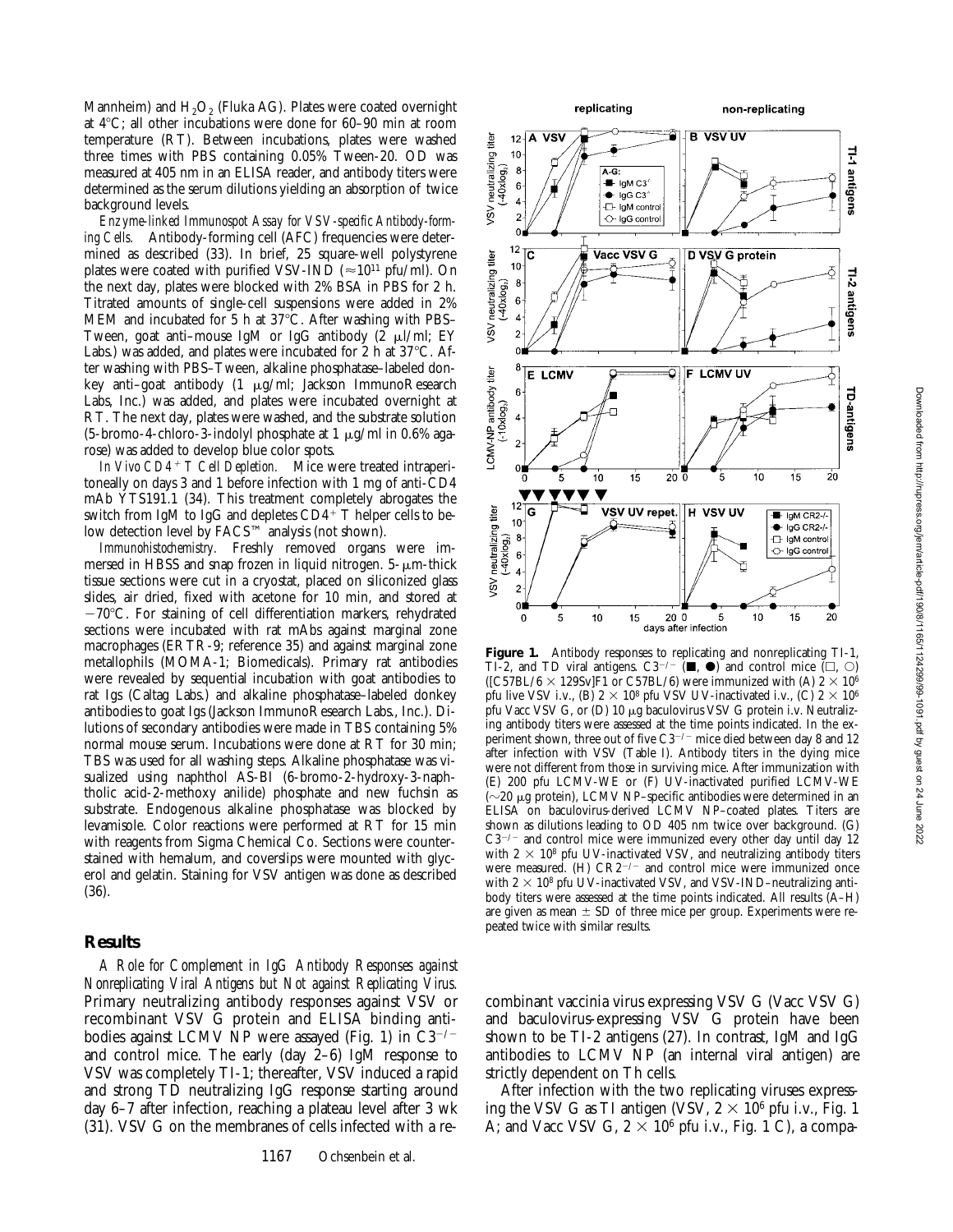Downloaded from http://rupress.org/jem/article-pdf/190/8/1124299/99-1091.pdf by guest on 24 June 2022 Downloaded from http://rupress.org/jem/article-pdf/190/8/1165/1124299/99-1091.pdf by guest on 24 June 2022

rable antibody response was observed in wild-type and  $C3^{-/-}$  mice; the initial TI IgM response was, surprisingly, somewhat delayed in  $C3^{-/-}$  mice, whereas the TD switch to IgG was comparable in  $C3^{-/-}$  and control mice. In contrast, after immunization with nonreplicating viral antigens  $(2 \times 10^8 \text{ pftu i.v. UV-inactivated VSV. Fig. 1 B; and 10 µg)$ i.v. baculovirus-derived VSV G protein, Fig. 1 D), a reduction in the TD IgG antibody responses by a factor of  $\sim$ 8 against inactivated VSV and a factor of  $\sim 60-100$  against VSV G protein was observed. It has been shown previously that for immunization with nonreplicating antigens, higher amounts of antigen had to be used to induce an antibody response comparable to that after infection with  $2 \times 10^6$ pfu live VSV (37). In this study, we used  $2 \times 10^8$  pfu equivalents of UV-inactivated VSV (100 times more than live VSV, Fig. 1 B) and 10 μg baculovirus-derived VSV G protein (corresponding to  $\sim$ 10<sup>5</sup> times more VSV G protein than expressed on  $2 \times 10^6$  pfu of live VSV, Fig. 1 D). This comparison was based on virus particles counted by electron microscopy and on one virus particle expressing  $\sim$ 1,300 VSV G proteins in its envelope (29). With a high initial antigen dose, the early IgM response could be restored in  $C3^{-/-}$  mice (Fig. 1, B and D). Interestingly, the capacity of  $C3^{-/-}$  mice to mount TD IgM and IgG antibodies against LCMV NP after infection with 200 pfu LCMV i.v. was similar to that of controls (Fig. 1 E). Immunization with UV-inactivated LCMV subcutaneously (300  $\mu$ l of purified LCMV in CFA corresponding to  $\sim$ 20  $\mu$ g of protein) also revealed an  $\sim$ 10-fold reduction of the IgG titer (Fig. 1 F).

The reduced IgG titers after immunization with nonreplicating viral antigens confirm earlier results with model TD antigens (bacteriophage  $\Phi$ X174, sheep red blood cells) in  $C3^{-/-}$  and  $C R2^{-/-}$  mice (1, 18, 19). In contrast, during infections with live virus, where efficient T cell help and/ or antigen persistence is provided (Fig. 1, A, C, and E), switching to IgG is here shown to be largely complement independent. The influence of antigen dose and antigen persistence in vivo on the antibody response was analyzed in  $C3^{-/-}$  and control mice that were immunized repetitively every other day with  $2 \times 10^8$  pfu UV-inactivated VSV (Fig. 1 G). Repetitive injections of high doses of nonreplicating VSV particles induced comparable IgG titers in  $C3^{-/-}$  and control mice. This indicates, first, that B cells of  $C3^{-/-}$  mice are comparably functional in vivo and second, that the influence of complement on the specific immune response probably reflects the importance of antigen dose and persistence. The reduced IgG titers in  $C3^{-/-}$ mice may be a consequence of an impaired interaction of antigen-bound complement cleavage products with CD21/CD35. To test this hypothesis, the immune response of  $CR2^{-/-}$  mice to viral antigens was analyzed (Fig. 1 H). The blocked switch to IgG in  $CR2^{-/-}$  mice after immunization with  $2 \times 10^8$  pfu UV-inactivated VSV confirms the importance of the CD21–CD21L interaction in the enhancement of B cell stimulation and/or antigen trapping on FDCs in response to nonreplicating antigen. In contrast, the IgG response after infection with live viruses in  $C3^{-/-}$  (Fig. 1, A, C, and E) and  $CR2^{-/-}$  (not shown) was within normal ranges.

Increased Susceptibility of  $C3^{-/-}$  Mice to Paralytic Disease af*ter Infection with VSV.* Recovery of mice from primary or secondary VSV infection depends mainly on the neutralizing antibody response and on IFN- $\alpha$  (31, 38, 39). Most of the C3<sup>-/-</sup> mice infected with  $2 \times 10^6$  pfu died within 8–10 d after infection despite a quite normal antibody response. VSV infects neuronal tissue and causes paralysis and death after infection of the spinal cord and the brain. A titration of the infectious dose of VSV revealed an increased susceptibility to VSV by at least a factor of 100–1,000 (Table I) in complement-deficient mice. Whereas six of nine  $C3^{-/-}$  mice infected intravenously with 10<sup>5</sup> pfu died, only one of six control animals died after infection with 107 pfu VSV. High VSV titers were found in the brains of paralyzed mice (Table I), implying infection of the central nervous system by VSV as cause of disease and death. In contrast, no increased susceptibility to VSV was observed after infection of  $CR2^{-/-}$  mice (not shown).

A number of factors may have contributed to this drastic increase in susceptibility to disease (as a comparison, the LD<sub>50</sub> of antibody-deficient  $\mu$ MT mice is  $\sim$ 10<sup>3</sup> pfu VSV; reference 40) may be explained as follows: First, the observed delay in the neutralizing IgM antibody response may allow VSV to reach its target tissue, the brain, before a sufficiently high neutralizing antibody titer is mounted. Second, complement components may directly—or indirectly via antibodies—inactivate VSV and reduce peripheral infection. Third, opsonization with complement could lead to a more efficient recruiting of the virus to secondary lymphoid organs and therefore an enhanced clearance of

**Table I.** *Susceptibility of*  $C3^{-/-}$  *and Control Mice to Infection with VSV*

|                             | Survival of animals<br>in each group <sup>*</sup> |                       | VSV brain titers ( $log_{10}$ )<br>(numbers of mice tested) <sup><math>\ddagger</math></sup> |                     |  |
|-----------------------------|---------------------------------------------------|-----------------------|----------------------------------------------------------------------------------------------|---------------------|--|
| Infectious dose<br>injected | $C3^{-/-}$                                        | Controls <sup>§</sup> | $C3^{-/-}$                                                                                   | $\rm Controls^{\S}$ |  |
| $107$ pfu                   | 0/6                                               | 5/6                   | $5.3 \pm 1.7$ (6)                                                                            | 6.1(1)<br><1.7(5)   |  |
| $105$ pfu                   | 3/9                                               | 6/6                   | $6.3 \pm 2.7$ (6)                                                                            | <1.7(6)             |  |
| $103$ pfu                   | 3/3                                               | 3/3                   | <1.7(3)                                                                                      | <1.7(3)             |  |

\*Results are shown as the number of surviving mice/total number of mice tested. Mice that became visibly sick (hind leg paralysis) were killed according to Swiss law for animal protection. Surviving mice were followed up to 60 d.

‡Brain virus titers of paralyzed mice were assessed 8–10 d after VSV infection and are given as mean  $\pm$  SD log<sub>10</sub>. VSV titers in brains of healthy mice were below detection limit  $(<1.7)$ .

 $\S$ (C57BL/6  $\times$  129Sv)F1 animals were used as controls.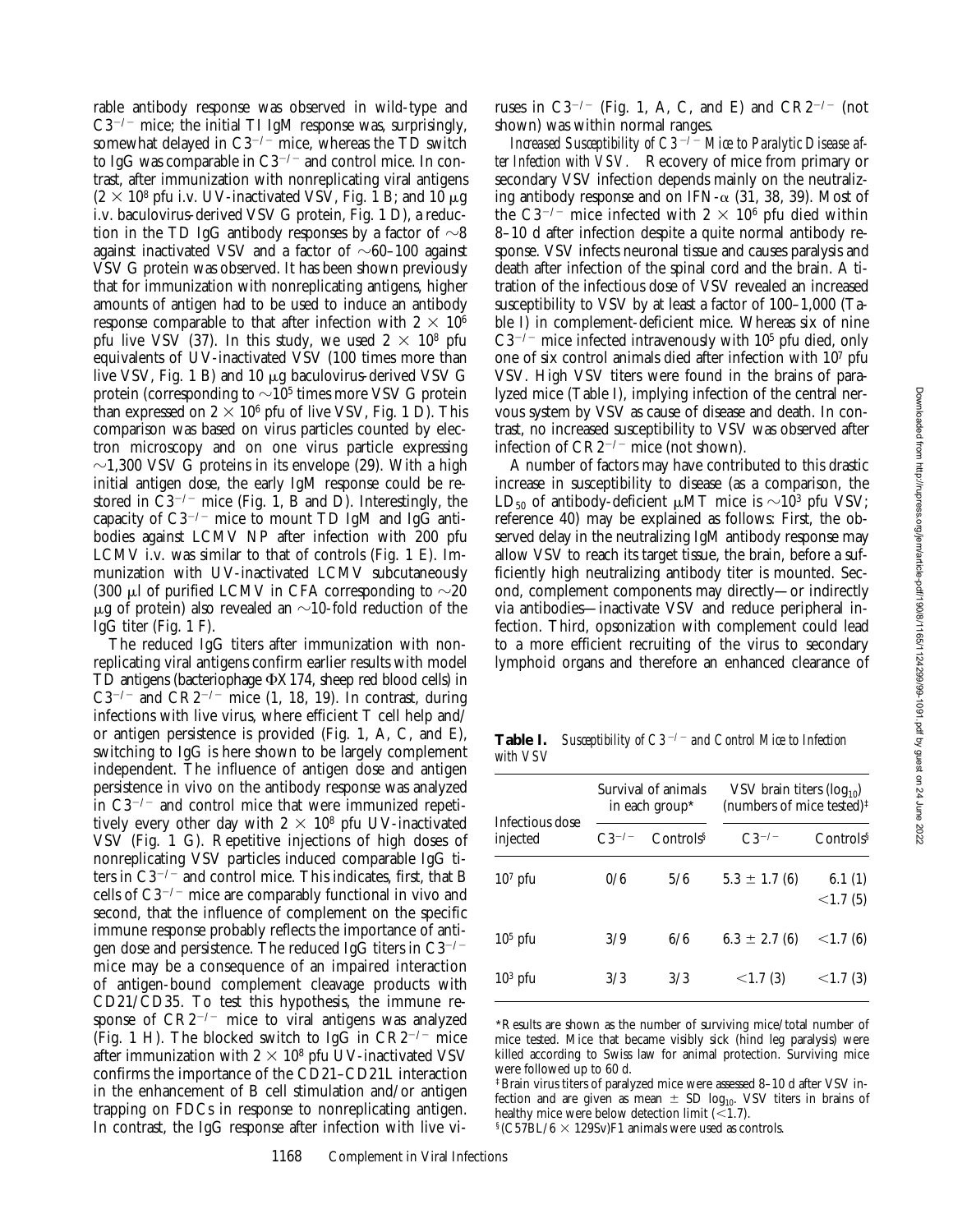virus from the circulation. These possibilities are analyzed in the following sections.

*No Thymus-independent Activation of B Cells in C3<sup>-/-</sup> Mice.* The observation that the early (day 2–6) TI IgM responses against VSV and Vacc VSV G were reduced whereas the TD IgM response after infection with LCMV was normal was unexpected, as earlier studies with nonreplicating model antigens had suggested that mainly TD antibody responses were enhanced by complement-mediated stimulation of the B cell coreceptor complex (CR2– CD19–TAPA-1) (5–8, 10).

Analysis of B cell responses in mice depleted of  $CD4^+$  T cells revealed that the IgM response was reduced in  $C3^{-/-}$ by a factor of 250 compared with control mice on day 6 after infection with  $2 \times 10^6$  pfu VSV i.v. (Fig. 2 B compared with Fig. 1 A), i.e., in the absence of C3, the normally TI antibody response was almost completely blocked. Neutralizing IgG (distinguished from IgM by reduction with 0.1 M  $\beta$ -ME, an unequivocal means of destroying IgM; reference 41) on day 8 after immunization was at least two titer steps lower than total Ig, indicating that the antibodies measured until day 8 largely represented neutralizing IgM. The efficiency of the  $C\breve{D}4^+$  T cell depletion protocol was verified by  $FACS^{TM}$  analysis of the  $CD4^+$  T cell counts in the blood (not shown). In addition, no switch to IgG was observed in mice treated with anti- $CD4^+$  antibodies, indicating that depletion of T cell help in vivo was efficient (Fig. 2, A–E). To assess the pathway of complement activation and the mechanisms by which complement contributes to Th cell–independent B cell activation, we analyzed the early neutralizing IgM response to VSV in  $CD4^+$  T cell–depleted  $C4^{-/-}$  (Fig. 2 C),  $CR2^{-/-}$  (Fig. 2 D), and  $CD19^{-/-}$  mice (Fig. 2 E) and compared it to the antibody response in equally treated control mice (Fig. 2 A). Similar to  $C3^{-/-}$  mice, the early neutralizing IgM antibody response to VSV was delayed in  $C4^{-/-}$  mice and depended largely on T cell help. This indicated that early during VSV infection, the complement cascade was probably activated via the classical pathway. In contrast, mice deficient in the CR1 and -2 ( $CR2^{-/-}$ , Fig. 2 D) or the coreceptor component CD19 (Fig. 2 E) mounted early neutralizing IgM titers that were independent of T cell help. Therefore, the effect of complement on the early antibody response could not be explained by the lack of stimulation via the B cell coreceptor complex. In an earlier study, complement inactivation using cobra venom factor (CVF) could not reveal an influence of complement on the IgM responses against VSV (42). However, although inactivation using CVF may be efficient for serum complement components, it was shown to be rather inefficient for locally produced complement components in secondary lymphoid organs (43).

To analyze whether the impaired TI antibody response in C-deficient mice was unique to VSV or was a general phenomenon, we studied antibody responses of  $C3^{-/-}$  and control mice after immunization with Vacc VSV G (Fig. 3, A and B) or poliomyelitis virus (Fig. 3, C and D). IgM responses to both of these TI-2 antigens were also largely dependent on T cell help in  $C3^{-/-}$  mice.



Figure 2. T cell dependence of VSV-specific IgM antibody responses. Control (C57BL/6  $\times$  129Sv)F1 (A), C3<sup>-/-</sup> (B), C4<sup>-/-</sup> (C), CR2<sup>-/-</sup> (D), and CD19<sup>-/-</sup> (E) were infected with  $2 \times 10^6$  pfu VSV. Total VSVneutralizing Ig was assessed at the time points indicated. Mice were either depleted of  $\overline{CD4}$ <sup>+</sup> T cells (two 200- $\mu$ l administrations of anti-CD4 antibody YTS191.1, on day 3 and day 1) or left untreated. Efficiency of  $CD4+$  T cell depletion was checked by FACS™. Neutralizing IgG (circles) was assessed on day 8 (reduction with  $\beta$ -ME) and was always at least two titer steps lower than total Ig, indicating that antibody titers up to day 8 represent IgM. One of three comparable experiments is shown.

*Complement Recruits Viral Antigen to the Splenic Marginal Zone.* Because the TI activation of B cells was not dependent on CR1 or -2, the effect may be mediated by CR3 (CD11b, CD18) or CR4 (CD11c, CD18) (44). These receptors are mainly expressed on macrophages. Immunohistological analysis after immunization with VSV antigen showed a high concentration of VSV antigen accumulated in the splenic marginal zone in control (C57BL/6  $\times$ 129Sv)F1 mice (Fig. 4 C). In contrast, this local concentration was virtually absent in  $C3^{-/-}$  mice (Fig. 4 D). The staining of the marginal zone macrophages with MOMA-1 (specific for metallophilic macrophages of the marginal zone; Fig. 4, A and B) and ERTR-9 (specific for marginal zone macrophages; not shown) confirmed that  $C3^{-/-}$  mice possessed a normal marginal zone structure. Interestingly, VSV titers in the spleen 6 h after infection with  $2 \times 10^8$ pfu VSV were comparable in  $C3^{-/-}$  and control mice (Table II). This difference may be explained by the fact that immunohistochemically, only high concentrations of antigen can be stained. In contrast, under conditions where antigen is distributed more diffusely in the spleen, as in  $C3^{-/-}$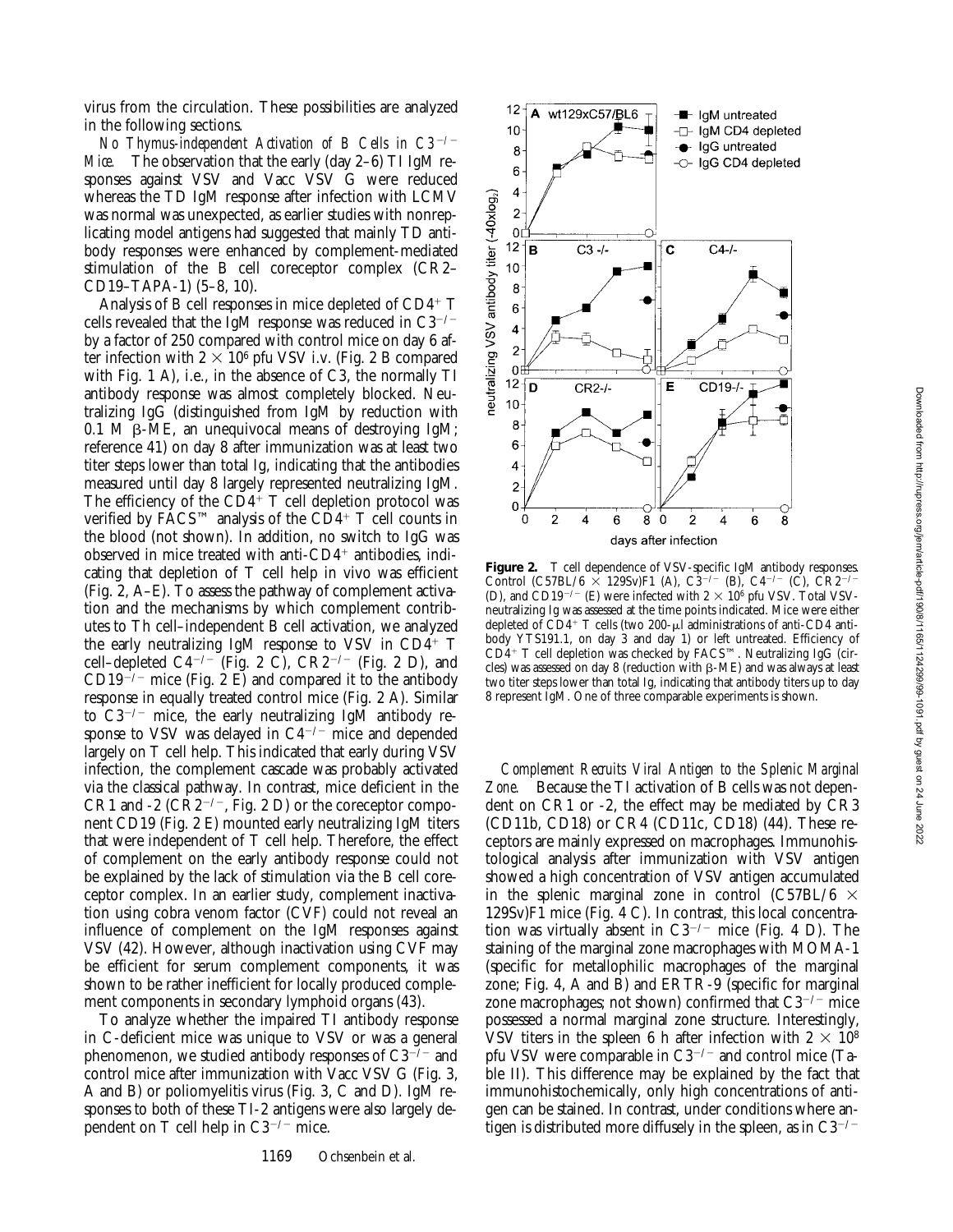

**Figure 3.** TD IgM antibody responses to recombinant vaccinia virus and poliomyelitis virus.  $C3^{-7}$  and control mice (either depleted of  $CD4^+$  T cells or left untreated) were immunized with  $2 \times 10^6$  pfu Vacc VSV G (A and B), and neutralizing antibody titers were assessed every other day. Neutralizing IgG (circles) was determined 8 d after immunization and was always at least two titer steps lower than total Ig, indicating that antibody titers until day 8 represent IgM. CD4+ T cell–depleted and untreated control (C) or  $C3^{-/-}$  (D) mice were immunized with 500  $\mu$ l of inactivated polio vaccine (Salk), and polio virus (serotype II)-specific neutralizing antibodies were assessed until day 8. No switch to IgG was observed after single immunization with polio vaccine. The experiment was repeated twice with comparable results.

mice, no intensive immunohistological signal can be detected. Thus, complement mainly influenced the specific targeting of the antigen to marginal zone macrophages but less influenced the general uptake of virus in the spleen.

*Complement Augments the Protective Capacity of Neutralizing Antibodies.* The only slightly impaired antibody response in  $C3^{-/-}$  mice was in contrast to the massively increased mortality after infection with VSV. We therefore tested the protective capacity of a panel of seven monoclonal IgM and five monoclonal IgG VSV-specific neutralizing antibodies after transfer into  $\overline{C}3^{-/-}$  or control mice (45). The results obtained with the antibodies with the highest and the lowest in vitro neutralization titers are shown in Table II. Viral titers in the spleens of  $C3^{-/-}$  and control mice 6 h after infection with  $2 \times 10^8$  pfu VSV were similar,  $\sim 6$  log<sub>10</sub>, and comparable titers were also obtained in peripheral organs (liver and kidney; data not shown). Injection of neutralizing IgM or IgG antibodies 20–30 min before VSV infection reduced viral organ titers in control mice by 100–1,000-fold but only reduced titers in C3<sup>-/-</sup> mice  $\sim$ 10-fold (Table II). The augmentation of the neutralizing capacity of mAbs by complement was confirmed with the administration of pooled, complementinactivated polyclonal IgM of day 4 VSV immune mice 20– 30 min before infection with  $2 \times 10^8$  pfu VSV (Table II). In contrast, the neutralization of noncytopathic LCMV



Figure 4. Recruitment of viral antigen to the spleen. The spleens of naive (C57BL/6  $\times$  129Sv)F1 (A, control) and C3<sup>-/-</sup> (B) mice were stained with MOMA-1 (specific for metallophilic macrophages of the marginal zone). Control and  $C3^{-/-}$  mice were immunized intraperitoneally with viral antigen derived from disrupted VSV-infected BHK cells. 1 d later, VSV antigen was stained on spleen sections as described in Materials and Methods (original magnification: A and B, 125; C and D, 250). One of two comparable experiments is shown.

with IgM or IgG mAbs seems to be largely independent of complement in vivo (Table II). These results differ from earlier in vitro observations that suggested a direct role of complement in protection against LCMV (46).

In summary, the VSV-neutralizing antibodies are more efficient in vivo in the presence of an intact complement system.

*Antiviral B Cell Memory Is Not Complement Dependent.* Complement has been shown to be involved in targeting antigen to CD21 and CD35 on FDCs in GCs, where the survival of GC B cells is dependent on the expression of CRs (23, 24, 47). To assess antiviral B cell memory,  $C3^{-/-}$ ,  $C4^{-/-}$ ,  $C R2^{-/-}$ , or  $CD19^{-/-}$  mice were infected with  $2 \times 10^6$  pfu VSV, and antibody titers were followed up to 150 d.  $C3^{-/-}$ ,  $C4^{-/-}$ , and  $C R2^{-/-}$  mice maintained IgG antibody titers comparably to control mice (Fig. 5, A–C). In contrast,  $CD19^{-/-}$  mice lost memory antibody titers within 90 d (Fig. 5 D), confirming earlier results (33). On day 120 after the initial infection, the number of AFCs was assessed in the bone marrow (Fig. 5 E) and spleen (Fig. 5 F).  $C3^{-/-}$  and control mice had similar numbers of AFCs in the bone marrow and spleen, a finding that correlated with the observed antibody titers. The AFCs in  $C4^{-/-}$  and  $CR2^{-/-}$  mice in the bone marrow were reduced by 80– 90% and in the spleen by  $\sim$  50% compared with the number of AFCs present in control mice. The AFCs in  $CD19^{-/-}$ mice were reduced by  $>99.9\%$  in the bone marrow and the spleen, confirming earlier results analyzing B cell memory in  $CD19^{-/-}$  mice (33). The reduced numbers of AFCs in  $C4^{-/-}$  and  $C R2^{-/-}$  mice by a factor of 5 or 2 in spleen or bone marrow, respectively, were still sufficient to maintain long-term antibody titers after immunization with VSV. However, in  $CD19^{-/-}$  mice, where AFCs are reduced by a factor of 100–1,000, neutralizing antibody titers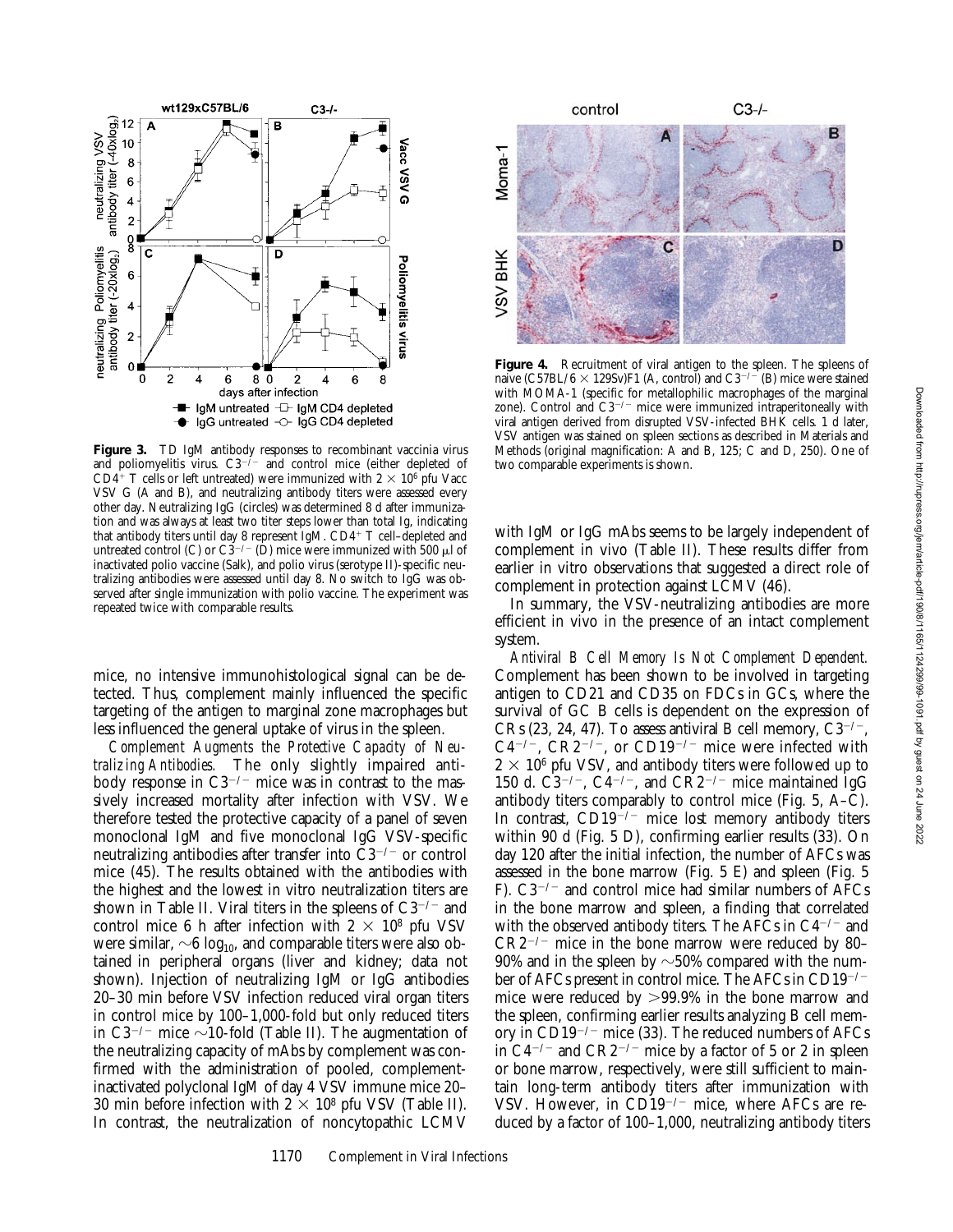| Antibody*                                     | Class  | $Dose^{\ddagger}$ | Antibody<br>titer <sup>§</sup> | Mouse      | Virus titer<br>in the spleen | $\Delta$ Fold increase<br>in virus titer |
|-----------------------------------------------|--------|-------------------|--------------------------------|------------|------------------------------|------------------------------------------|
| Infection with $2 \times 10^8$ pfu VSV i.v.:  |        |                   |                                |            |                              |                                          |
|                                               |        |                   |                                | $C3^{-/-}$ | $6.0 \pm 0.1$                |                                          |
|                                               |        |                   |                                | Control    | $5.8 \pm 0.1$                | $<$ 2                                    |
| M4C11H12                                      | IgM    | $10 \mu g$        | 150                            | $C3^{-/-}$ | $5.9 \pm 0.3$                | 500                                      |
|                                               |        |                   |                                | Control    | $3.2 \pm 0.6$                |                                          |
| H2F1C1                                        | IgM    | $10 \mu g$        | 6,600                          | $C3^{-/-}$ | $4.7 \pm 0.1$                |                                          |
|                                               |        |                   |                                | Control    | $3.2 \pm 0.2$                | 30                                       |
| C3C5B9                                        | IgG1,k | $10 \mu g$        | 175                            | $C3^{-/-}$ | $6.2 \pm 0.7$                | $80\,$                                   |
|                                               |        |                   |                                | Control    | $4.3 \pm 0.4$                |                                          |
| E5D9H5                                        | IgG1,k | $10 \mu g$        | 14,580                         | $C3^{-/-}$ | $4.6 \pm 0.2$                | 50                                       |
|                                               |        |                   |                                | Control    | $2.9 \pm 0.7$                |                                          |
| Polyclonal                                    | IgM    | $500 \mu l$       | 40,960                         | $C3^{-/-}$ | $4.4 \pm 0.1$                | 20                                       |
|                                               |        |                   |                                | Control    | $3.1 \pm 0.1$                |                                          |
| Infection with 200 pfu LCMV i.v.:             |        |                   |                                |            |                              |                                          |
|                                               |        |                   |                                | $C3^{-/-}$ | $6.6 \pm 0.4$                | ${<}2$                                   |
|                                               |        |                   |                                | Control    | $6.7 \pm 0.1$                |                                          |
| H <sub>25</sub>                               | IgM    | $500 \mu l$       | 20,480                         | $C3^{-/-}$ | $3.7 \pm 0.1$                | $<$ 2                                    |
|                                               |        |                   |                                | Control    | $3.9 \pm 0.7$                |                                          |
| Infection with $2 \times 10^6$ pfu LCMV i.v.: |        |                   |                                |            |                              |                                          |
|                                               |        |                   |                                | $C3^{-/-}$ | $7.4 \pm 0.5$                | $<$ 2                                    |
|                                               |        |                   |                                | Control    | $7.1 \pm 0.1$                |                                          |
| KL25                                          | IgG    | $100 \mu g$       |                                | $C3^{-/-}$ | $6.9 \pm 0.4$                | $\mathbf 5$                              |
|                                               |        |                   |                                | Control    | $6.2 \pm 0.1$                |                                          |

|              | <b>Table II.</b> Protective Capacity of Neutralizing Antibodies after Infection with VSV or LCMV in $C3^{-/-}$ and (C57BL/6 $\times$ 129Sv)F1 |  |
|--------------|-----------------------------------------------------------------------------------------------------------------------------------------------|--|
| Control Mice |                                                                                                                                               |  |

\*Generation of VSV-IND– and LCMV-WE–specific mAbs was described (45, 56). A panel of seven monoclonal IgM- and five monoclonal VSV-IND–specific neutralizing antibodies was tested. Two representative examples of each class are shown. Pooled sera of day 3 and 4 VSV-IND– immune mice were used as polyclonal IgM (complement was inactivated by incubation at 56°C for 30 min before transfer). LCMV-WE–specific IgM antibodies were from LCMV-immune transgenic H25 mice (57). IgG1, $k = IgG1$  with kappa light chain.

‡All antibodies were injected intravenously 20–30 min before injection. The dose injected is given in micrograms for mAbs derived from hybridomas in vitro and in microliters for pooled sera gained in vivo.

 $\delta$ Neutralizing antibody titer (see Materials and Methods) is indicated for hybridomas for 1 µg/ml mAb or for pooled serum.

i Virus titers in organs were determined by a plaque-forming assay as described in Materials and Methods. VSV titers were analyzed 6 h after infection, whereas LCMV titers were measured 48 h after infection with  $2 \times 10^6$  pfu LCMV or 4 d after infection with 200 pfu LCMV, respectively. Only titers in the spleen are shown. Viral titers in blood, kidney, and liver revealed similar differences between  $C3^{-/-}$  and control mice. Titers are given as mean  $\pm$  SD of three to four animals per group. The experiment was repeated twice.

could not be maintained. B cell memory was also assessed in  $C3^{-/-}$  mice 150 d after infection with Vacc VSV G, VSV G protein, and LCMV. Long-term antibody titers after these different immunization protocols were comparably maintained in  $C3^{-/-}$  and control mice (not shown).

## **Discussion**

Complement may be involved in a viral infection in various ways (3), and its importance for host protection is documented here by the increased susceptibility of  $C3^{-/-}$  mice to a model infection with the cytopathic virus VSV. VSV activates the complement cascade via the classical pathway, i.e., antibodies initially activate the C1 convertase or, as described for some retroviruses, the classical pathway is directly activated by virus-infected cells independent of antibodies (48). Natural IgM antibodies to VSV are present in the serum of antigen-inexperienced mice and can bind to virus and activate the complement cascade (49, 50). Complement may then directly augment the efficiency of antibodies to neutralize VSV. Early in vitro studies had shown that the active cleavage product C3b bound to VSV and was incorporated into its surface and, thereby, may have prevented infection of target cells (50). Also, a role of complement has been demonstrated in in vitro studies with various viruses including LCMV and HIV (4, 51, 52), but in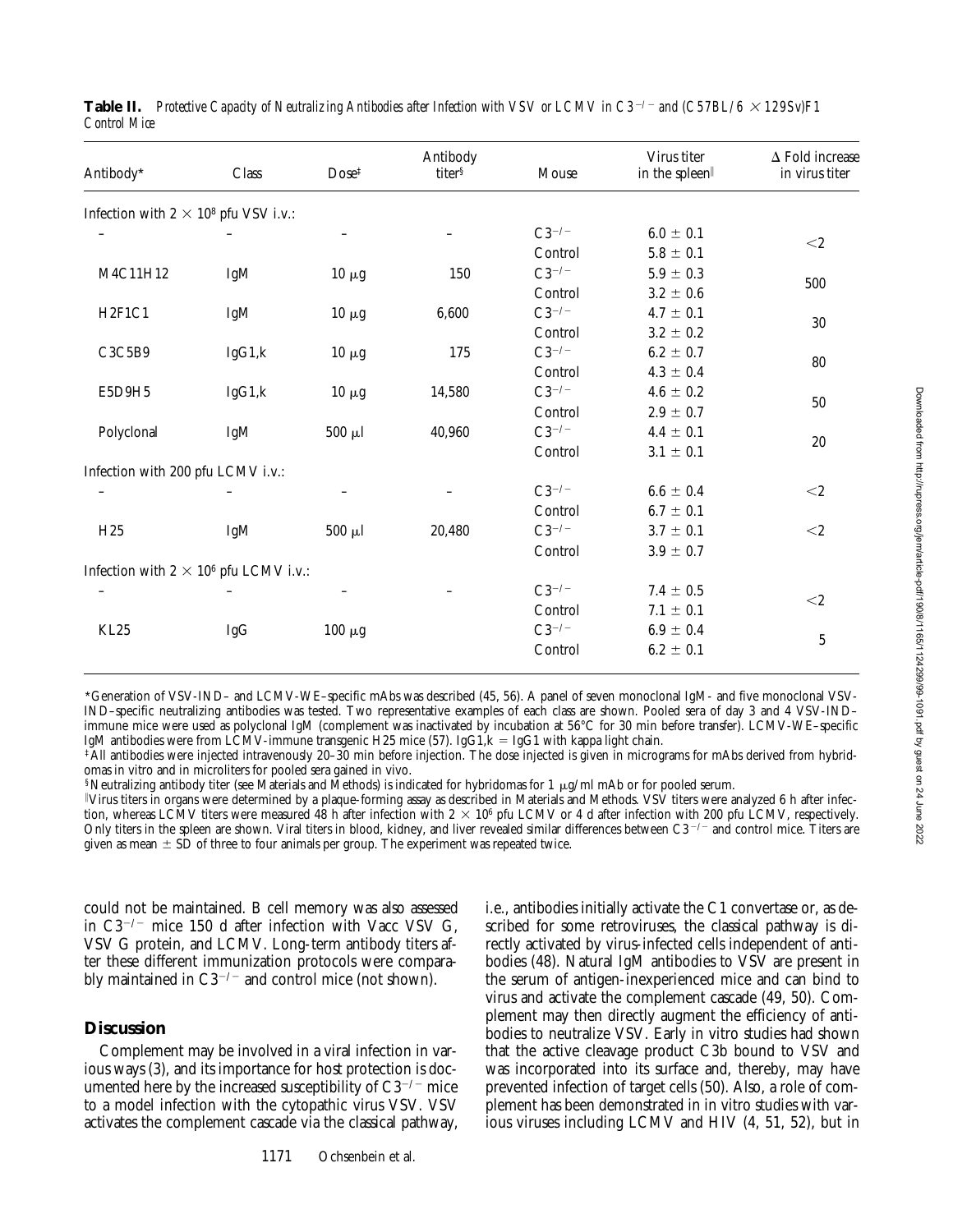

**Figure 5.** Long-term antibody and B cell memory in complementdeficient mice.  $\check{C3}^{-/-}$  (A),  $C4^{-/-}$  (B),  $C R2^{-/-}$  (C), and  $CD19^{-/-}$  (D) mice were immunized with  $2 \times 10^6$  pfu VSV, and long-term antibody titers were compared with controls. Three of six  $C3^{-7}$  and two of five  $C4^{-/-}$  animals died between day 8 and 12 after immunization. Antibody titers in surviving and dying mice were comparable until day 8. Antibody titers in surviving animals were followed up to day 120. 120 d after infection, VSV-specific AFCs in the spleen (F) and bone marrow (E) were assessed in an enzyme-linked immunospot assay. Results are given as mean  $\pm$ SD of three mice per group. Experiments were repeated twice with comparable results.

extension of earlier in vitro experiments (51), in this study we could not detect a direct influence of complement on the severity of LCMV infection in vivo.

A surprising effect of complement was found here on viruses that elicit an antibody response independently of T cell help. Several viruses have been shown to be TI antigens, e.g., influenza, polio, rabies virions, and others (53). After infection with a cytopathic virus such as VSV, early defense mechanisms are crucial to prevent infection of neuronal tissue. Complement does not seem to directly influence early distribution of VSV, as  $C3^{-/-}$  and control mice have comparable titers of VSV in the spleen and in peripheral organs 6 h after infection. Nevertheless, complementcoated virus is targeted more efficiently to CR-expressing cells. This effect has been extensively analyzed and documented for CD21 and CD35 expressed on FDCs (23, 47), suggesting an influence on antigen persistence in GCs that may have an impact on long-term B cell memory. After infection with VSV, LCMV, and different recombinant antigens, we did not observe any impairment in B cell memory in mice deficient in complement components or CRs, although AFCs in  $C4^{-/-}$  and  $CR2^{-/-}$  mice were reduced by a factor of 2–5. The binding of antigen IgG complexes on FDC seems to be sufficient to maintain long-term B cell memory after a viral infection (47). The observations that  $C3^{-/-}$ ,  $C4^{-/-}$ , and  $C R2^{-/-}$  mice maintained B cell memory, whereas  $CD19^{-/-}$  mice had a drastic reduction in IgG antibody titers and AFCs 90–150 d after infection remains unexplained. So far, it was assumed that CD19 signaled solely after binding of C3d to CR2, as no specific ligand for CD19 is known (5, 33). However, the different phenotype of  $CD19^{-/-}$  and  $CR2^{-/-}$  mice is best explained by an intrinsic role of CD19 in BCR signaling. Alternatively, there might be a ligand for CD19 that is independent of the CR. In a different set of experiments, B cell memory to another infectious virus, human herpes simplex type 1, that replicates only to a very limited extent in mice, particularly when injected subcutaneously (a condition probably more comparable to immunization with UV-inactivated VSV), was found to be classical pathway and CD21 dependent (53a). Thus, in addition to antigen dose and replication capacity, the antigenic structure and the route of infection might be important determinants of whether and to what extent complement is required for humoral responses.

Early on during a viral infection, a sufficient antigen concentration on CR3– and -4–expressing macrophages in the splenic marginal zone seems to be crucial to elicit an early, TI B cell response. Marginal zone macrophages have been shown to be important for the induction of TI-2 antibody responses to nonreplicating model antigens (54). This mechanism causes a very efficient early IgM response necessary for survival of the infection. Any delay in the early neutralizing antibody response may allow the virus to reach neuronal tissue before an efficient neutralizing antibody response is mounted.

Our results suggested that lowering the threshold of B cell activation by binding to the B cell coreceptor (CR2, CD19, TAPA-1) does not seem to play a major role after infection with live viral antigens. However, signaling via the B cell coreceptor enhanced the IgG response when nonreplicating antigens were used. This difference may be explained by nonspecific inflammatory reactions and cytokine secretion plus prolonged antigen persistence during infections with live virus that may compensate for the lack of costimulation via CR2/CD19 (55).

In conclusion, during a viral infection, complement is an important link to adaptive immunity: it helps to recruit antigen to marginal zone macrophages and stimulate B cells of the marginal zone and thereby enhances specific TI antibody responses. Thus, TI IgM antibody responses are complement dependent.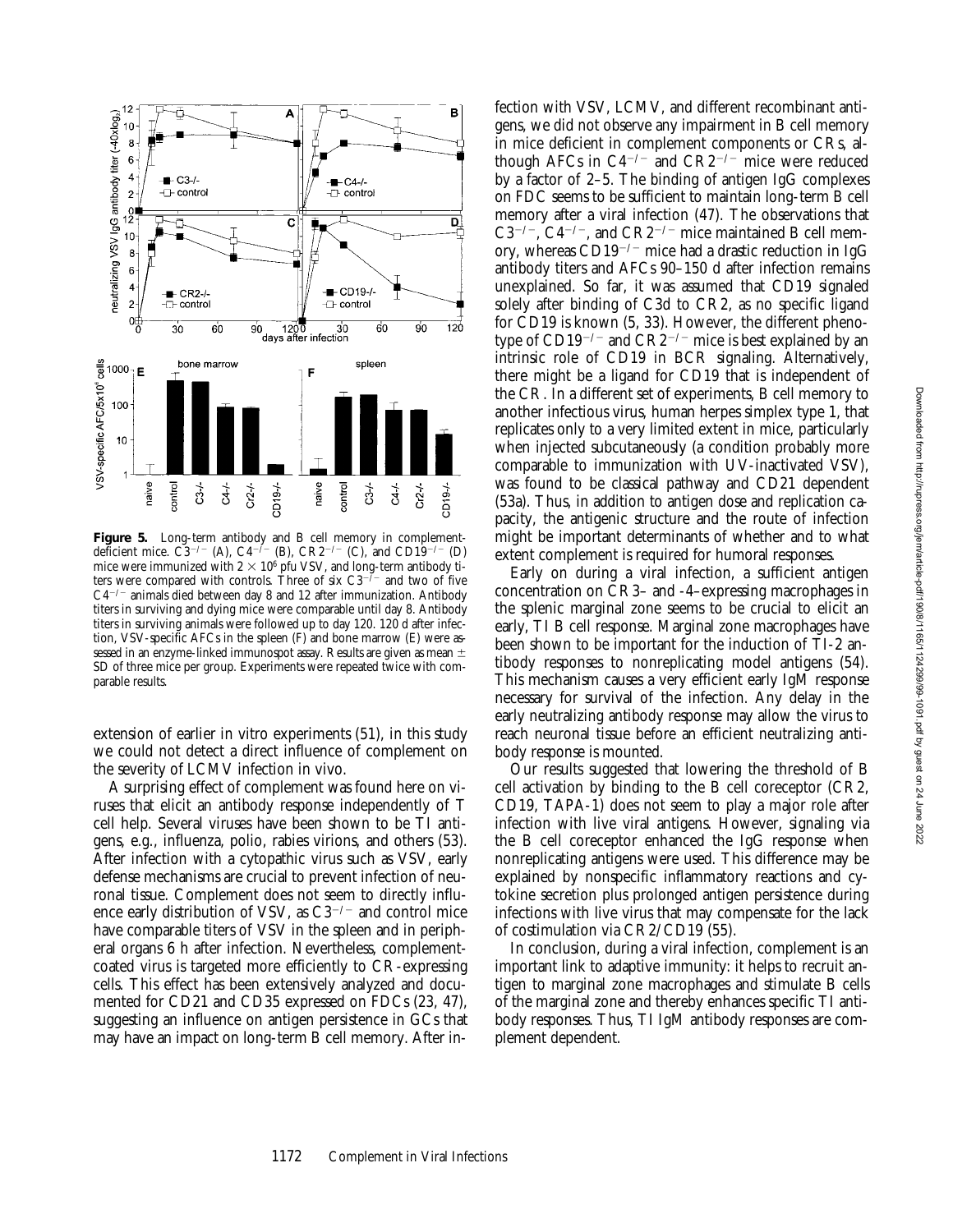We would like to thank Norbert Wey for photographs.

This work was supported by the Swiss National Science Foundation (grant no. 31-50900.97 to R.M. Zinkernagel) and the Kanton Zurich.

Address correspondence to Adrian F. Ochsenbein, Institute for Experimental Immunology, Schmelzbergstr. 12, CH-8091 Zurich, Switzerland. Phone: 41-1-255-2989; Fax: 41-1-255-4420; E-mail: aochsenb@ pathol.unizh.ch

*Submitted: 29 June 1999 Accepted: 3 August 1999*

# **References**

- 1. Wessels, M.R., P. Butko, M. Ma, H.B. Warren, A.L. Lage, and M.C. Carroll. 1995. Studies of group B streptococcal infection in mice deficient in complement component C3 or C4 demonstrate an essential role for complement in both innate and acquired immunity. *Proc. Natl. Acad. Sci. USA.* 92: 11490–11494.
- 2. Holland, S.M., and J.I. Gallin. 1998. Evaluation of the patient with recurrent bacterial infections. *Annu. Rev. Med.* 49: 185–199.
- 3. Lachmann, P.J., and A. Davies. 1997. Complement and immunity to viruses. *Immunol. Rev.* 159:69–77.
- 4. Stoiber, H., A. Clivio, and M.P. Dierich. 1997. Role of complement in HIV infection. *Annu. Rev. Immunol.* 15: 649–674.
- 5. Carter, R.H., and D.T. Fearon. 1992. CD19: lowering the threshold for antigen receptor stimulation of B lymphocytes. *Science.* 256:105–107.
- 6. Van Noesel, C.J., A.C. Lankester, and R.A. Van Lier. 1993. Dual antigen recognition by B cells. *Immunol. Today.* 14:8–11.
- 7. Tedder, T.F., L.J. Zhou, and P. Engel. 1994. The CD19/ CD21 signal transduction complex of B lymphocytes. *Immunol. Today.* 15:437–442.
- 8. Fearon, D.T., and R.H. Carter. 1995. The CD19/CR2/ TAPA-1 complex of B lymphocytes: linking natural to acquired immunity. *Annu. Rev. Immunol.* 13:127–149.
- 9. Fearon, D.T., and R.M. Locksley. 1996. The instructive role of innate immunity in the acquired immune response. *Science.* 272:50–54.
- 10. Carroll, M.C. 1998. The role of complement and complement receptors in induction and regulation of immunity. *Annu. Rev. Immunol.* 16:545–568.
- 11. Berry, D.M., and J.D. Almeida. 1968. The morphological and biological effects of various antisera on avian infectious bronchitis virus. *J. Gen. Virol.* 3:97–102.
- 12. Sissons, J.G., M.B. Oldstone, and R.D. Schreiber. 1980. Antibody-independent activation of the alternative complement pathway by measles virus-infected cells. *Proc. Natl. Acad. Sci. USA.* 77:559–562.
- 13. Frade, R., M. Barel, B. Ehlin-Henriksson, and G. Klein. 1985. gp140, the C3d receptor of human B lymphocytes, is also the Epstein-Barr virus receptor. *Proc. Natl. Acad. Sci. USA.* 82:1490–1493.
- 14. Pepys, M.B. 1972. Role of complement in induction of the allergic response. *Nat. New Biol.* 237:157–159.
- 15. Heyman, B., E.J. Wiersma, and T. Kinoshita. 1990. In vivo inhibition of the antibody response by a complement receptor–specific monoclonal antibody. *J. Exp. Med.* 172:665–668.

16. Hebell, T., J.M. Ahearn, and D.T. Fearon. 1991. Suppression

of the immune response by a soluble complement receptor of B lymphocytes. *Science.* 254:102–105.

- 17. Gustavsson, S., T. Kinoshita, and B. Heyman. 1995. Antibodies to murine complement receptor 1 and 2 can inhibit the antibody response in vivo without inhibiting T helper cell induction. *J. Immunol.* 154:6524–6528.
- 18. Ahearn, J.M., M.B. Fischer, D. Croix, S. Goerg, M. Ma, J. Xia, X. Zhou, R.G. Howard, T.L. Rothstein, and M.C. Carroll. 1996. Disruption of the Cr2 locus results in a reduction in B-1a cells and in an impaired B cell response to T-dependent antigen. *Immunity.* 4:251–262.
- 19. Molina, H., V.M. Holers, B. Li, Y. Fung, S. Mariathasan, J. Goellner, J. Strauss-Schoenberger, R.W. Karr, and D.D. Chaplin. 1996. Markedly impaired humoral immune response in mice deficient in complement receptors 1 and 2. *Proc. Natl. Acad. Sci. USA.* 93:3357–3361.
- 20. Fischer, M.B., M. Ma, S. Goerg, X. Zhou, J. Xia, O. Finco, S. Han, G. Kelsoe, R.G. Howard, T.L. Rothstein, et al. 1996. Regulation of the B cell response to T-dependent antigens by classical pathway complement. *J. Immunol.* 157: 549–556.
- 21. Dempsey, P.W., E.D. Allison, S. Akkaraju, C.C. Goodnow, and D.T. Fearon. 1996. C3d of complement as a molecular adjuvant: bridging innate and acquired immunity. *Science.* 271:348–350.
- 22. Papamichail, M., C. Gutierrez, P. Embling, P. Johnson, E.J. Holborow, and M.B. Pepys. 1975. Complement dependence of localisation of aggregated IgG in germinal centres. *Scand. J. Immunol.* 4:343–347.
- 23. Klaus, G.G., J.H. Humphrey, A. Kunkl, and D.W. Dongworth. 1980. The follicular dendritic cell: its role in antigen presentation in the generation of immunological memory. *Immunol. Rev.* 53:3–28.
- 24. Fischer, M.B., S. Goerg, L. Shen, A.P. Prodeus, C.C. Goodnow, G. Kelsoe, and M.C. Carroll. 1998. Dependence of germinal center B cells on expression of CD21/CD35 for survival. *Science.* 280:582–585.
- 25. Rickert, R.C., K. Rajewsky, and J. Roes. 1995. Impairment of T-cell-dependent B-cell responses and B-1 cell development in CD19-deficient mice. *Nature.* 376:352–355.
- 26. Mond, J.J., A. Lees, and C.M. Snapper. 1995. T cell-independent antigens type 2. *Annu. Rev. Immunol.* 13:655–692.
- 27. Bachmann, M.F., H. Hengartner, and R.M. Zinkernagel. 1995. T helper cell-independent neutralizing B cell response against vesicular stomatitis virus: role of antigen patterns in B cell induction? *Eur. J. Immunol.* 25:3445–3451.
- 28. Baer, G.M., W.J. Bellini, and D.B. Fishbein. 1990. Rhabdoviruses. *In* Virology. B.N. Fields and D.M. Knipe, editors.